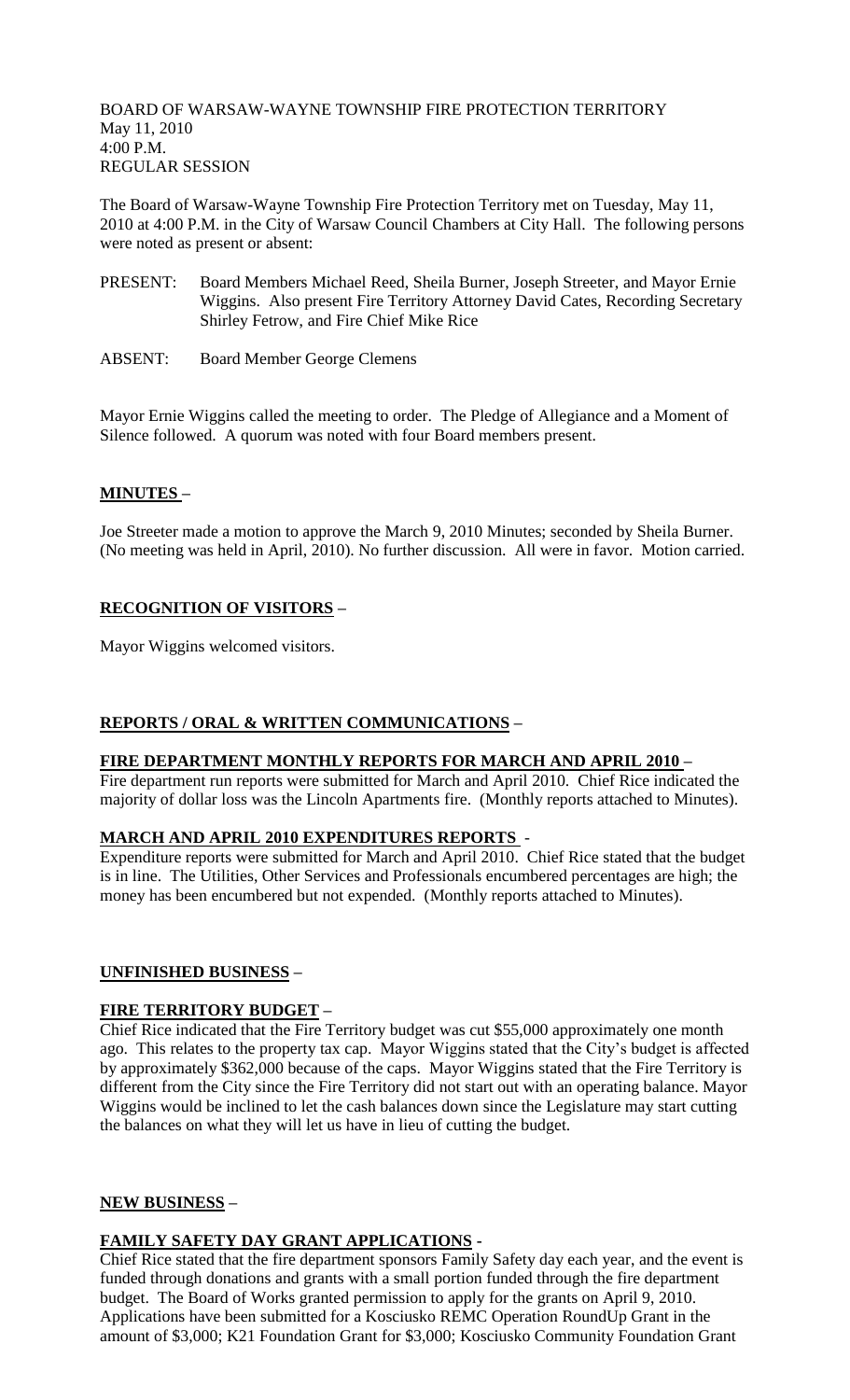for \$2,000; and Kosciusko County Convention Recreation & Visitor Commission Grant for \$1,500. (Documentation attached to Minutes).

### **CAPTAIN PROMOTION** –

At the April 23, 2010 Board of Works meeting, Chief Rice asked the Board to approve the promotion of Lieutenant Brooke Murphy to the Captain position. Captain Murphy has been on the department for nine years, and is a good fit for the position. (Documentation attached to Minutes).

### **IDHS GRANT AWARDED –**

Chief Rice stated that the department applied for this grant in May, 2009. The grant has been awarded for a reduced amount of \$14,967.00. The grant will be used to buy training materials, a laptop and programs for the laptop. This is a 10% matching grant with money available in the fire territory budget. (Documentation attached to Minutes)

#### **APPROVAL TO REPLACE DRIVEWAY AT STATION #2 –**

Chief Rice presented a quote from Phend & Brown, Inc. for concrete work at Station #2. The front driveway approach at Station #2 has deteriorated over the years due to age and additional weight of the fire trucks. Chief Rice indicated that the Area #1 Concrete quote includes 8" of concrete plus an additional 6" of concrete where the outriggers are set for the ladder truck. The alternate to the Area #1 quote would be to increase the 8" depth to 10" depth for an additional \$5,239.50. Chief Rice recommended the additional cost, and stated the budget could support the additional cost. Chief Rice is asking for approval of the Area #1 quote. The Area #2 quote is east of the station which is currently sidewalk and grass. Chief Rice stated that due to the cost, he is not recommending this option. The quotes provided do not include removal of the old concrete and the prep for the new concrete. This will be handled by the City's Street Department. Chief Rice indicated that the Street Department could possibly begin work the middle of June, depending on the weather. Joe Streeter made a motion to include the alternate 2" additional concrete in the Area #1 Concrete quote; Sheila Burned seconded the motion. All were in favor. (Documentation attached to Minutes).

### **FIRE DEPARTMENT TRAINING 2010 THROUGH 2012 –**

Chief Rice has put together a 3-year training plan. Skills to be sustained and/or increased include technical rescue awareness, haz-mat operations and technician levels, driver/operator certification, live burn training, first responder medical assist, building construction, EMT and EMT-A certification.

Chief Rice is asking the Board for support of the EMT and EMT-A certifications. Mel Tucker, EMS Director at Multi-Township EMS was available for questions. Chief Rice stated that the certifications would benefit the community by providing patients with more advanced medical care when the fire department is first to arrive on scene. The technical rescue team would also benefit from the EMT-A certification. OSHA does not allow a non-certified medical person to go into a collapsed building or trench. Chief Rice indicated the cost could run as high as \$1,000/person; however, there is a federal grant available that would cover the cost of the instructor's fee, books and possibly additional overtime incurred.

Mel Tucker spoke indicating that Multi-Township EMS supports the idea. He stated they have three instructors on staff qualified to train EMT and EMT-A, and the cost may go up or down based on whether they can use instructors from their department. If they can, they would pick up the hourly cost of the instructors. For materials (books and workbooks) alone, the total cost would be approximately \$2,500. Mr. Tucker stated that the fire department does a lot for Multi-Township EMS and he would like to give something back. Mr. Tucker also indicated there are some online training options that might help with the logistics of training three shifts. Mr. Tucker stated that the average cost runs \$600 - \$1,100 per person unless they could help with instructors.

Chief Rice stated he would like to know if the Board would support the department moving ahead, and present to the Board a program, documentation, and cost, along with a plan for implementation. Board members gave the OK to proceed. (Documentation attached to Minutes).

#### **MEETING DATE CHANGE –**

Chief Rice asked the Board to consider changing the monthly Fire Territory Board meetings to the first week of the month. By making this change, the Territory Board meetings would be held